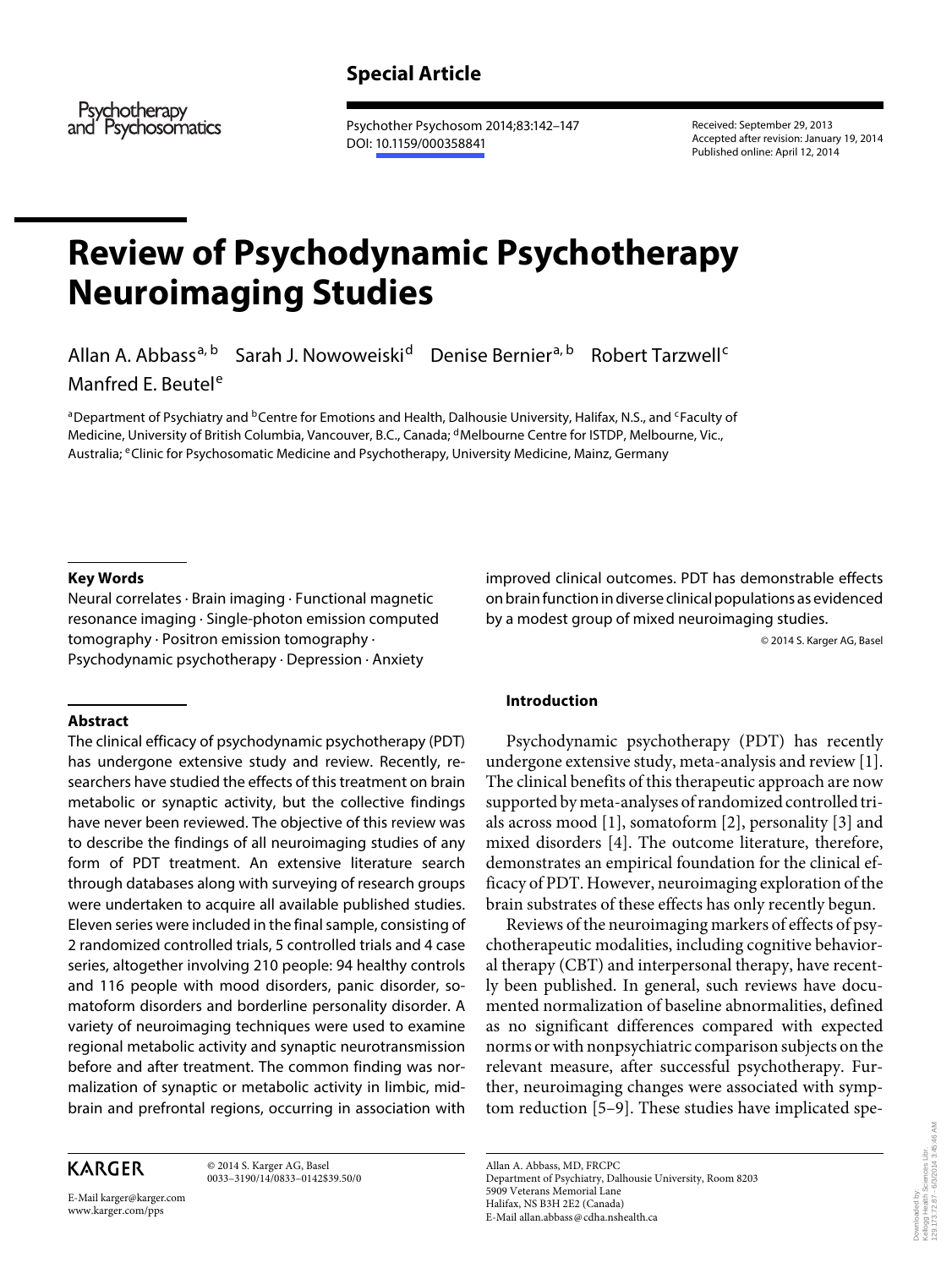cific brain regions involving affect-regulatory systems (amygdala, insula, orbital prefrontal cortex and subgenual cingulate cortex), memory (hippocampus) and procedural memory systems (basal ganglia), as well as attentional and conscious self-reflective systems (dorsal prefrontal regions) [10].

 A systematic review of neuroimaging studies of anxiety and depressive disorders compared the changes in cerebral metabolic activity after successful treatments with selective serotonin reuptake inhibitors (33 studies) or with CBT (30 studies) [5]. Both treatment approaches normalized metabolic activity in brain regions typically implicated in these disorders. However, pharmacological treatments mainly tended to reduce baseline overactivity in ventral prefrontal and limbic structures, while CBT mainly tended to increase baseline hypoactivity in dorsal prefrontal regions.

 Another comprehensive review focused on the neurobiological effects of different psychotherapy approaches with major depressive disorder [6]. After successful CBT (7 studies), interpersonal therapy (3 studies) and PDT (1 study), normalization of metabolic activity was detected in several brain regions including the amygdala as well as prefrontal and cingulate cortices.

 In this study, we reviewed neuroimaging studies involving PDT. This psychotherapy focuses on identifying and addressing unconscious feelings, impulses and conflicts that result in a broad range of symptoms and personality problems. By recognizing these processes and working through the emotions, patients can theoretically be freed from the effects of the past, become able to form healthy relationships, and experience a marked reduction in symptoms [1]. We hypothesized that PDT would have brain effects that parallel clinical improvement.

#### **Methods**

 Methods and results are reported in accordance with the Preferred Reporting Items for Systematic Reviews and Meta-Analysis statement [11].

#### *Selection (Inclusion Criteria)*

 We compiled all available neuroimaging studies reporting on baseline and posttreatment measures after PDT treatment in nonbrain-damaged adults and published in English or with English abstracts until August 2013.

#### *Search Procedures*

 An electronic search was performed using PubMed Medline, PsycINFO and Web of Science databases with the following key words: 'psychodynamic', 'psychoanalytic', 'psychotherapy', 'treatment', 'therapy', 'neuroimaging', 'PET', 'SPECT', 'SPET', 'fMRI',



**Fig. 1.** Summary of report selection.

'functional neuroimaging' and 'brain imaging'. A request was also sent to a membership-based forum of psychotherapy researchers for articles on this topic including in-press articles. Reference lists of articles were explored for further relevant articles.

#### *Data Collection and Assessment of Methodological Quality*

 Consensus agreement that a paper met the inclusion criteria was required between two authors in order to finally include it in this review. Data were extracted and interpreted by two authors, and all authors reviewed the articles as a crosscheck on accuracy of interpretation of the data.

#### **Results**

#### *Description of Studies*

 The search identified 107 articles in total, after removing duplications and articles of the same series. Of these, 96 series were excluded because they involved no treatment, or the treatment was not psychodynamic, or the language was different from English. Eleven series were included in the final selection, involving a total of 210 people (116 with mental illness and 94 healthy controls) and a range of psychiatric illnesses including depression (atypical and typical), mixed depression, borderline personality disorder, panic disorder and somatoform disorder. The series consisted of 2 randomized controlled trials [12, 13], 5 controlled trials [14, 15] and 4 case series [16–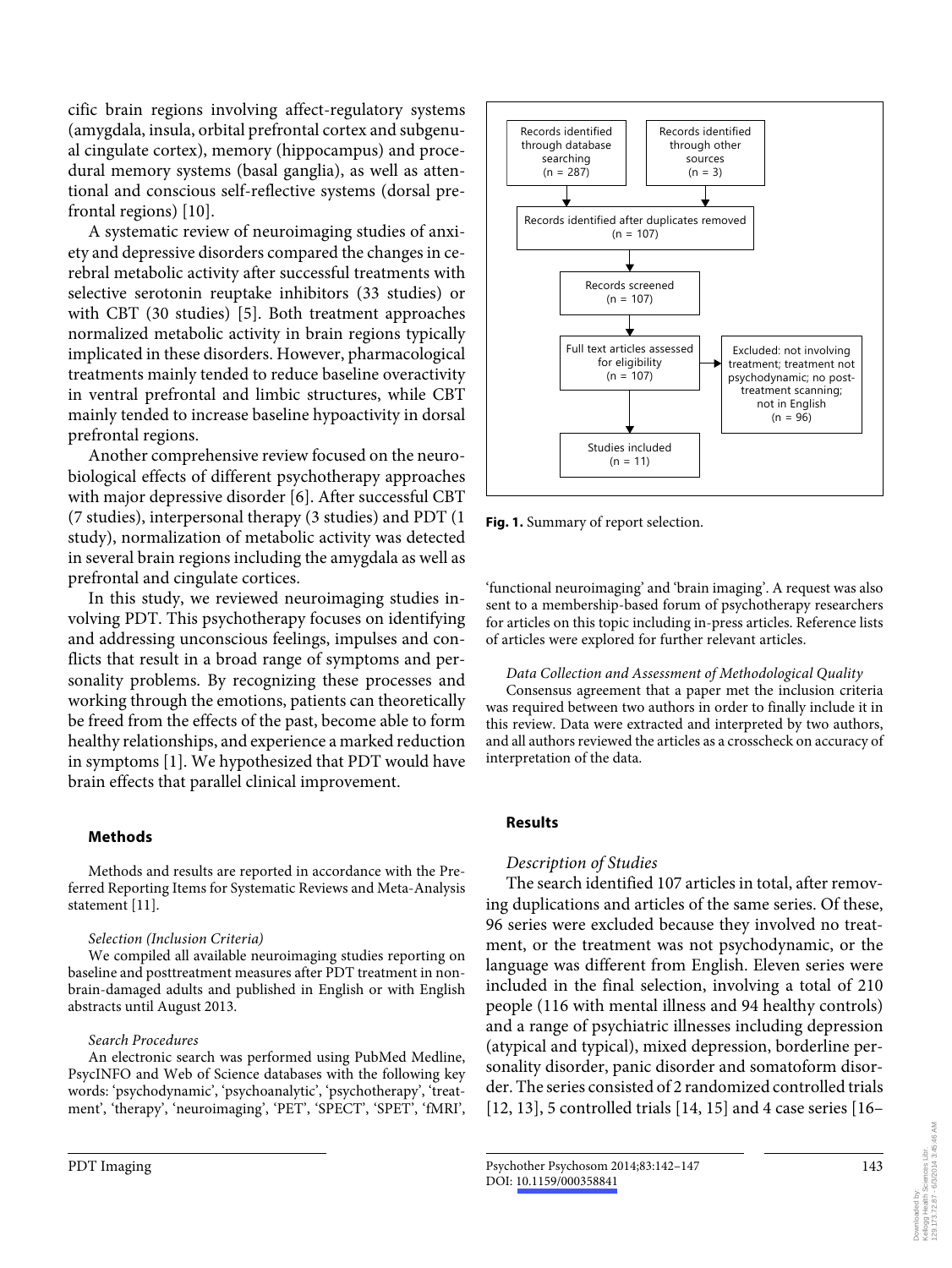|                                  | Clinical<br>condition                  |     | Baseline <sup>1</sup> | Ref. No.                       |     | After treatment <sup>1</sup>                                                          | Ref. No.                                       |
|----------------------------------|----------------------------------------|-----|-----------------------|--------------------------------|-----|---------------------------------------------------------------------------------------|------------------------------------------------|
| Midbrain                         | Depression<br>Hypomania                |     | SERT(9)<br>SERT(1)    | $[20-22]$<br>$\left[21\right]$ | ↓   | <b>SERT</b> (16)<br>SERT(1)                                                           | $[13, 20-22]$<br>$[21]$                        |
| Thalamus                         | Depression<br>Depression<br>Depression |     | SERT(1)               | $[22]$                         |     | SERT(1)<br>$D_2/3$ binding (8)<br>$D_2$ / <sub>3</sub> binding (14; after fluoxetine) | $[22]$<br>$\left\lceil 12\right\rceil$<br>[12] |
| Medial prefrontal                | Depression                             |     | SERT(2)               | $[22]$                         |     | SERT(2)                                                                               | $[22]$                                         |
| Subgenual/subcallosal prefrontal | Depression                             |     |                       |                                |     | 5-HT <sub>1A</sub> $(8)$                                                              | $[17]$                                         |
| Midtemporal                      | Depression                             |     |                       |                                |     | 5-HT <sub>1A</sub> $(8)$                                                              | [17]                                           |
| Striatum                         | Depression<br>Depression<br>Hypomania  | $=$ | DATA(8)<br>DATA(1)    | [21, 22]<br>$\left[21\right]$  | $=$ | DATA(21)<br>$D_2/3$ binding (8)<br>DATA(1)                                            | [13, 22]<br>$\lceil 12 \rceil$<br>$[21]$       |

DAT = Dopamine transporter binding; SERT = serotonin transporter binding;  $5-HT_{1A}$  = serotonin receptor binding;  $D_2/3$  = dopamine  $D_2/D_3$  receptor.

<sup>1</sup> Values in parentheses denote numbers across studies.

19] . The search is illustrated in figure 1 (see online suppl. tables 1, 2; for all online suppl. materials, www.karger. com/doi/10.1159/000358841).

 Treatment interventions were classified as PDT when defined by a manualized treatment protocol with established efficacy or by clear criteria outlined in the methodology, involving interventions focusing on unconscious conflicts as they emerge in the therapeutic or transference relationship. The number of psychotherapists providing treatment interventions varied from 1 to 16 for series conducted in outpatient settings, and was unspecified in the 2 series conducted in inpatient settings. Five series described the formal training and experience of the therapists [12–14, 17, 18] .

 Treatment settings included outpatient clinics for 8 series, with individual psychotherapy sessions occurring either once a week [12, 13, 16, 19, 20] or multiple times per week [14, 17, 18]. These treatments involved from 16 to 120 h of PDT treatment spread over 4–16 months. The other 3 series were conducted in inpatient settings [15, 21, 22] where mixed interventions along with individual PDT were employed over a period of 35–80 days.

 The neuroimaging methods used in these series included single-photon emission computed tomography, positron emission tomography and functional magnetic resonance imaging [23] . After treatment, all included series reported group improvement from baseline clinical symptoms. Normalization of baseline scores was achieved in 8 series [12, 13, 15, 16, 18, 20–22] . In 1 series [17] , some features of borderline personality disorder remained after treatment, but the participants no longer met diagnostic criteria. In another series [14], group baseline scores significantly improved with treatment, but 5 of 16 participants still fulfilled diagnostic criteria for major depressive disorder at the treatment endpoint.

## *Posttreatment Neuroimaging Changes Relative to Baseline*

 The 5 functional neuroimaging series reported improvement in regional brain activation levels in response to emotionally or motivationally significant stimuli after PDT (table 1; online suppl. tables 1, 2). In 1 series [15], posttreatment patients with panic disorder responding to emotionally valenced words showed no difference compared with controls: increased metabolic activity was observed in the ventral and orbital prefrontal regions, along with decreased activity in temporal regions. In a second series [14], posttreatment patients with depression had metabolic activity similar to controls in regions of the amygdala, hippocampus and dorsal prefrontal cortex in response to attachment-related stimuli: treated cases had less activation than controls in the subgenual cingulate cortex. In a third and fourth series [21, 22], patients with somatoform disorders showed significant enhancement toward normalization and relative to controls in differential blood flow between anticipation of reward versus an-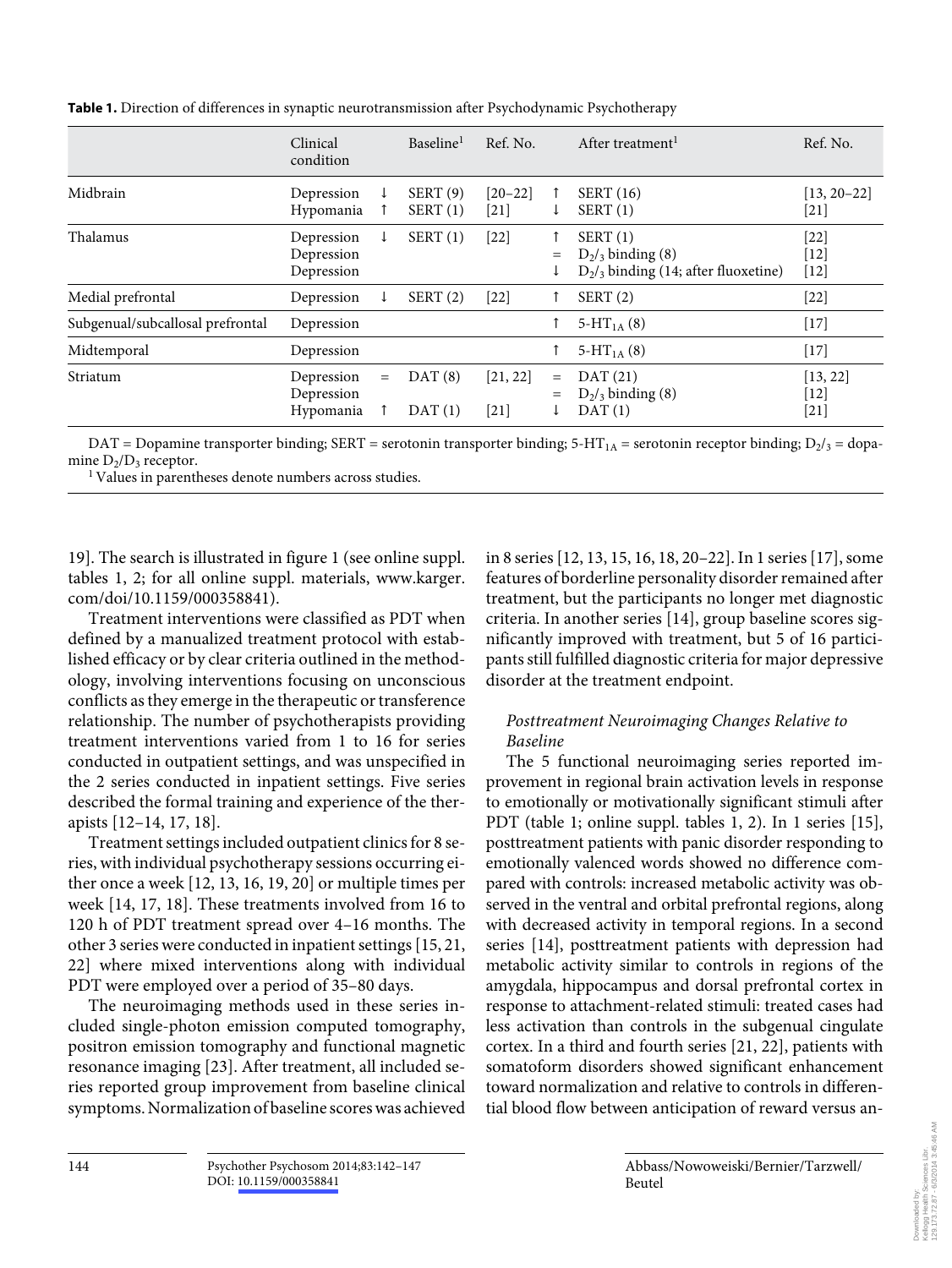ticipation of no reward in regions of the postcentral gyrus, dorsal anterior cingulate, occipital cortex and ventroposterior thalamus. When presented with empathy paradigms versus control paradigms, patients showed significant enhancement toward normalization of brain activity with the emotion of anger in regions of the parahippocampal gyrus, amygdala, superior temporal gyrus, posterior insula and postcentral gyrus. Finally, 2 patients with borderline personality disorder responded to a psychological stress condition at the posttreatment time point with levels of regional metabolic activity in frontal and limbic areas similar to the pretreatment quiet condition, indicating lower levels of perceived stress; moreover, increased perfusion in frontal areas in response to stress following treatment was associated with improved impulse control [16] .

## *Synaptic Neurotransmitter Studies*

 The 6 series of synaptic neurotransmission reported improvements toward normalization in neuroimaging measures after PDT (table 1; online suppl. table 2). Increased midbrain serotonin transporter binding (SERT) toward normalization or control values was observed in an aggregate total of 16 patients with either atypical depression [13], severe-to-moderate depression [17, 18] or borderline personality disorder with mild depression [19]. Increased SERT was also found in the medial prefrontal cortex of 1 patient with depression, and in the medial prefrontal cortex and thalamus of 1 patient with borderline personality disorder with mild depression [19]. On the other hand, a single case of dysthymia and hypomania [18] showed a decrease (normalization) in midbrain SERT after treatment. With regard to dopamine transporter binding densities, normal baseline and posttreatment levels were found in the striatum of patients with atypical or typical depression [13] and in the limbic structures of patients with depression [13, 19]. However, striatal dopamine transporter binding densities decreased toward normalization for the case with depression and hypomania [18]. In 1 positron emission tomography series, dopamine  $D_2/D_3$  receptor binding assessed in patients with depression remained stable in the thalamus and striatum after PDT treatment, while it increased with antidepressant medication (fluoxetine) in the lateral thalamus [12]. In a separate series of the same sample, the  $5-HT<sub>1A</sub>$  receptor binding potential increased significantly in a depression group after treatment with PDT, with an effect size of 0.85 across brain regions; the brain regions involved the dorsal, subgenual and subcallosal anterior cingulate gyrus and midtemporal region [20]. This increase in  $5-HT<sub>1A</sub>$  receptor binding was not seen in patients treated with fluoxetine, despite similar clinical improvement in both clinical groups. In patients who had reached remission (HAM-D score  $\leq$ 7) after PDT (n = 4), posttreatment increase in  $5-HT_{1A}$  receptor binding strongly correlated with improvement in HAM-D depression ratings. Treatment with fluoxetine brought no significant changes in  $5-HT<sub>1A</sub>$  receptor binding in this group, and no more changes than observed in controls [20]. In a later analysis, Karlsson et al. [24] found that this increase in  $5-HT<sub>1A</sub>$  receptor binding correlated with improvement in social adjustment in the PDT group, but not in the fluoxetine group.

## **Discussion**

 This review compiled findings from a series of diverse neuroimaging series showing brain functional and neurochemical changes in response to PDT. In the four disorders studied, patterns of neural activity or neurophysiological infrastructure in regions of the dorsolateral prefrontal cortex, orbital frontal cortex, anterior cingulate cortex (ACC) and amygdala differed between clinical cases and healthy controls prior to treatment, while after treatment, the patterns seen in patients resembled those of the controls. As the posttreatment changes in baseline measures of brain function correlated with improvement in clinical presentation, these neurobiological changes appear indicative of improvement on a biological level [12–19, 21, 22]. Such improvements in neuroimaging measures might reflect neural correlates of the changes effected by PDT and expressed clinically as symptom reduction  $[1-4]$ .

 It is notable that activity levels in brain circuits that appear to be involved in processes of interest to psychodynamic theory appear aberrant in pathological states and show improvement after a course of PDT. While much remains to be understood about what these patterns of activity revealed by neuroimaging means on a functional level [25], it is possible to speculate about some of the findings summarized in this review. For example, baseline overactivity in regions associated with emotion may relate to activated but unprocessed emotions that are brought to consciousness during PDT [14, 15, 21, 22] . In depression, posttreatment reduction in regional activity in the subgenual ACC – an area associated with guilt [26] , self-defeat [27] and repression of emotions [28] – may reflect overcoming of repression of emotions and reduction in unconscious guilt, thus resulting in a better relationship with oneself and antidepressant effects [14] . In

145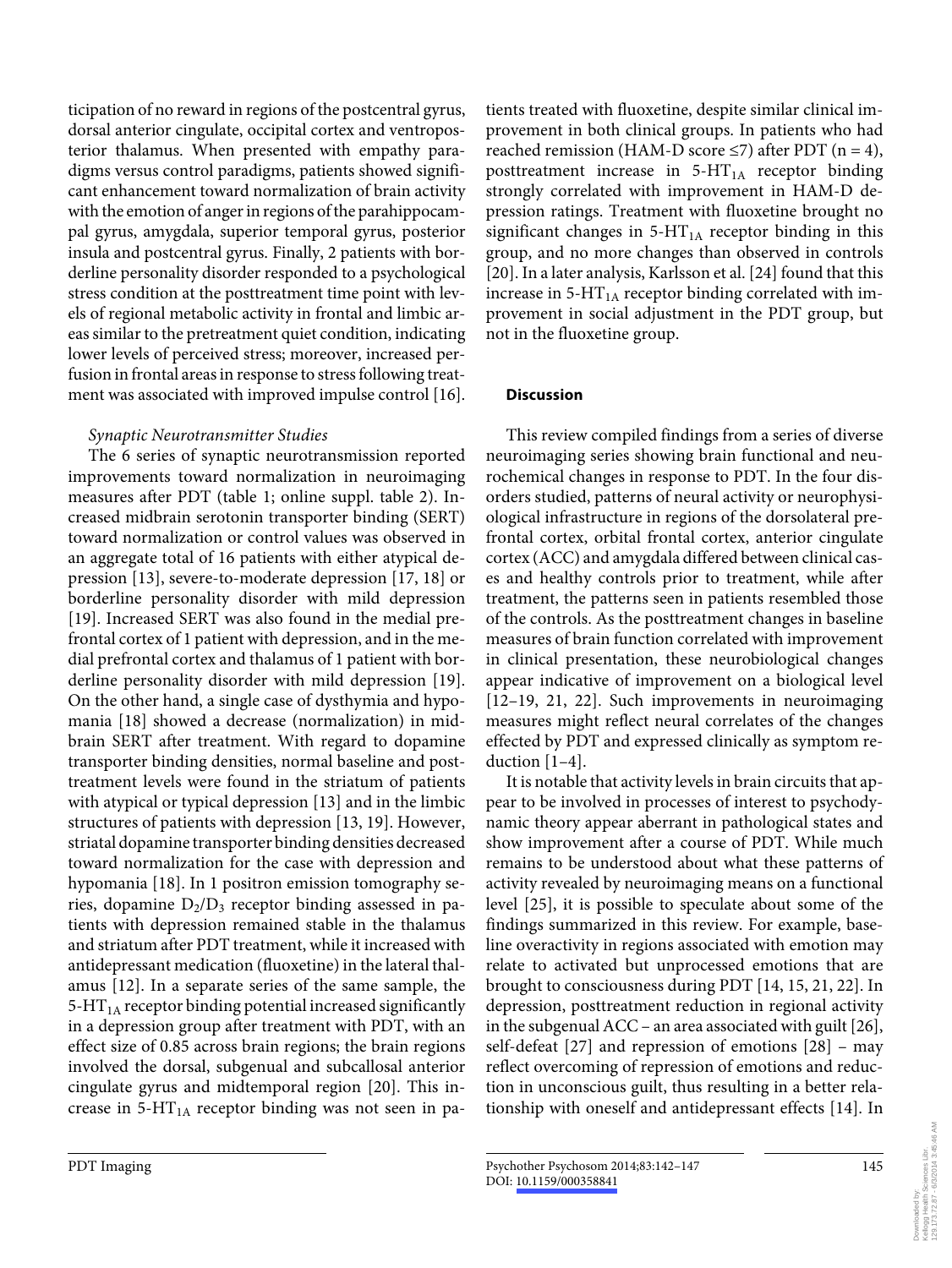borderline personality disorder cases, improvement in dorsolateral prefrontal cortical function may reflect a transition to more mature defenses with PDT [16]. Such findings warrant replication and a priori hypothesis testing to examine the neuroimaging changes observed when specific PDT processes take place.

 With the advent of neuroimaging studies of different psychotherapy models such as PDT and CBT, researchers may generate testable hypotheses about which baseline neuroimaging markers relate to treatment response when these different models are used [29]. For example, the finding by Buchheim et al. [14] that PDT was effective in depression cases with subgenual ACC overactivity, where others have found that CBT [30] and CT [31] do not appear to be effective in such cases, is of interest and may warrant formal study. Such efforts to use imaging data to predict treatment outcomes is in its early stages and requires standardization of methodologies before robust baseline treatment predictors can be identified [29] .

 In the same vein, one can now use neuroimaging to study the effects of treatment ingredients common to different therapy models, such as levels of adherence, therapeutic alliance or emotion activation [32, 33] . Combined, such neuroimaging research may help clarify the relationships of treatment variables to both short- and longterm outcomes toward elucidating what works for whom.

 This review has a number of limitations rendering its findings preliminary. First, the numbers of series and included patients were small. Second, not all series included healthy subjects to control for effects of time and repeated testing. Third, there was variation in imaging methodologies between series. Fourth, the reviewed sample included diverse populations and diagnostic categories. Fifth, a mix of psychodynamic therapeutic models may have been used in these series, and the frequency of sessions and duration of treatment were variable across series. Finally, although most PDT treatments were the sole treatment provided in an outpatient setting, other series were part of integrated treatment efforts in inpatient settings; hence, other factors may have accounted for the observed changes. Therefore, the findings of these studies are currently insufficient to build any models of consistent changes in brain structure and function associated with psychodynamic treatment; nevertheless, the summary of these findings provided above may serve as a foundation for further exploration.

 In conclusion, there are preliminary data showing that PDT correlates with specific neurobiological changes in diverse populations. Further research is indicated to study brain changes both within PDT [31] and between psychotherapy models in order to help identify specific therapeutic ingredients operating within specific populations.

#### **Acknowledgements**

 We wish to thank Margaret R. Zellner, PhD, LP, Neuropsychoanalysis Foundation, for her comments on this manuscript.

#### **Disclosure Statement**

 The authors use psychodynamically oriented psychotherapy with a variety of clinical populations.

- 1 Shedler J: The efficacy of psychodynamic psychotherapy. Am Psychol 2010;65:98–109.
- 2 Abbass A, Kisely S, Kroenke K: Short-term psychodynamic psychotherapy for somatic disorders: systematic review and meta-analysis of clinical trials. Psychother Psychosom 2009;78:265–274.
- 3 Town JM, Abbass A, Hardy G: Short-term psychodynamic psychotherapy for personality disorders: a critical review of randomized controlled trials. J Pers Disord 2011;25:723– 740.
- 4 Leichsenring F, Rabung S: Effectiveness of long-term psychodynamic psychotherapy: a meta-analysis. JAMA 2008; 300: 1551– 1565.
- 5 Quidé Y, Witteveen AB, El-Hage W, Veltman DJ, Olff M: Differences between effects

of psychological versus pharmacological treatments on functional and morphological brain alterations in anxiety disorders and major depressive disorder: a systematic review. Neurosci Biobehav Rev 2012;36:626– 644.

- ▶ 6 Sözeri-Varma G, Karadag F: The biological ▶ 10 effects of psychotherapy in major depressive disorders: a review of neuroimaging studies. Psychology 2012;3:857–863.
- 7 Fitzgerald PB, Laird AR, Maller J, Daskalakis ZJ: A meta-analytic study of changes in brain activation in depression. Hum Brain Mapp 2008;29:683–695.
- 8 Nikolaus S, Antke C, Müller HW: In vivo imaging of synaptic function in the central nervous system. II. Mental and affective disorders. Behav Brain Res 2009;204:32–66.
- 9 Nikolaus S, Antke C, Beu M, Müller HW: Cortical GABA, striatal dopamine and midbrain serotonin as the key players in compulsive and anxiety disorders: results from in vivo imaging studies. Rev Neurosci 2010;21: 119–139.
	- Roffman JL, Gerber AJ, Glick DM: Neural models of psychodynamic concepts and treatments: implications for psychodynamic psychotherapy; in Levy RA, Ablon JS, Kachele H (eds): Psychodynamic Psychotherapy Research: Evidence-Based Practice and Practice-Based Evidence. New York, Springer, 2012, pp 193–218.
- 11 Moher D, Liberati A, Tetzlaff J, Altman DG; PRISMA Group: Preferred Reporting Items for Systematic Reviews and Meta-Analyses: the PRISMA statement. BMJ 2009;339:b2535.